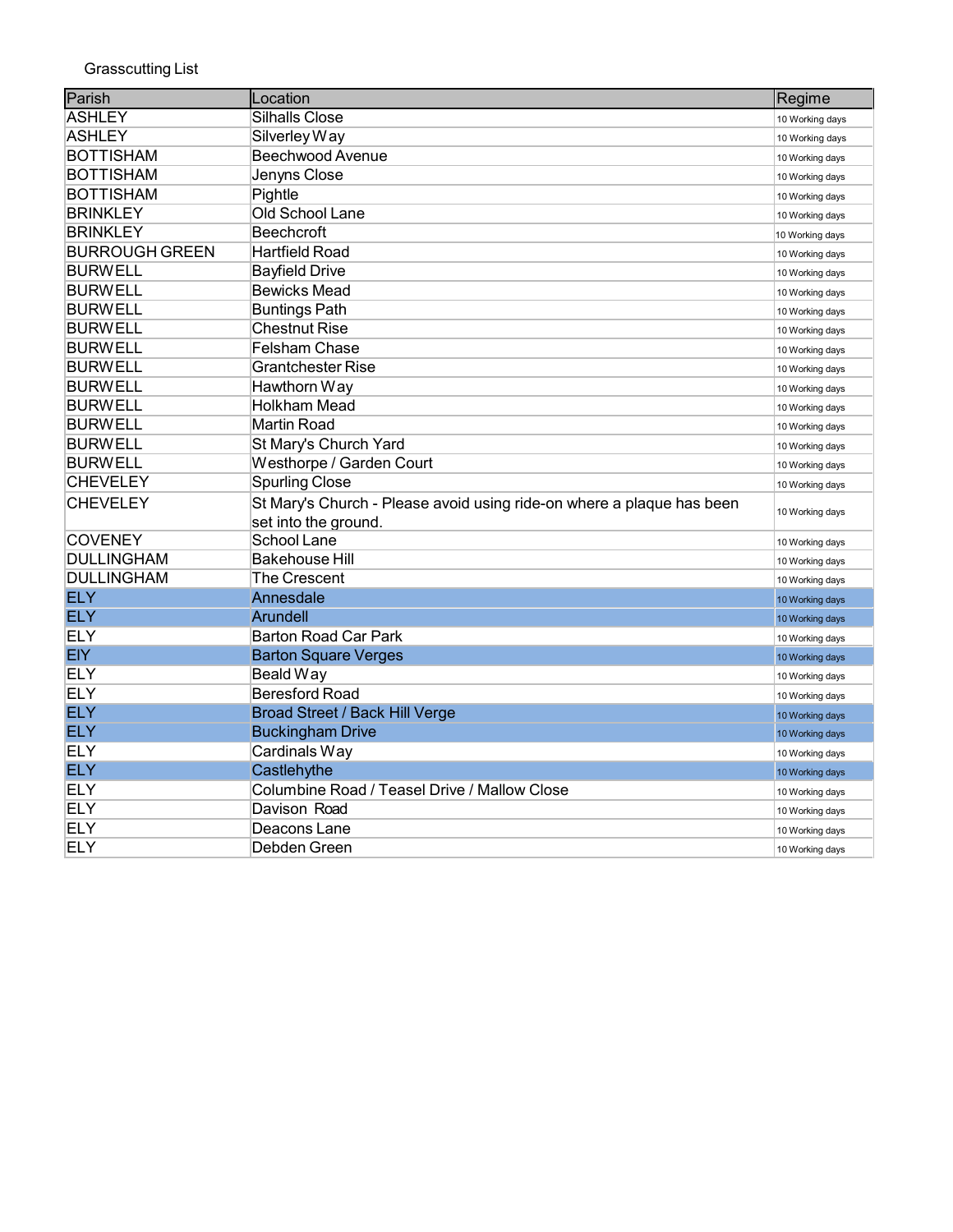| Parish     | Location                                                             | Regime           |
|------------|----------------------------------------------------------------------|------------------|
| <b>ELY</b> | Downham Road                                                         | 10 Working days  |
| <b>ELY</b> | Fieldside                                                            | 10 Working days  |
| <b>ELY</b> | Forehill Car Park                                                    | 10 Working days  |
| <b>ELY</b> | <b>Forehill Verges</b>                                               | 10 Working days  |
| <b>ELY</b> | <b>Hertford Close</b>                                                | 10 Working days  |
| <b>ELY</b> | <b>Hervey Close</b>                                                  | 10 Working days  |
| <b>ELY</b> | <b>High Barns</b>                                                    | 10 Working days  |
| <b>ELY</b> | <b>Hills Lane</b>                                                    | 10 Working days  |
| <b>ELY</b> | <b>Houghton Gardens</b>                                              | 10 Working days  |
| <b>ELY</b> | Kings Avenue (Does not include the new development)                  | 10 Working days  |
| <b>ELY</b> | Land between A10 Bypass and Beresford Road                           | 10 Working days  |
| <b>ELY</b> | Lansdowne Close                                                      | 10 Working days  |
| <b>ELY</b> | Lavenders Field                                                      | 10 Working days  |
| <b>ELY</b> | Leicester Close                                                      | 10 Working days  |
| <b>ELY</b> | Longfields                                                           | 10 Working days  |
| <b>ELY</b> | Lynn Road Verges both side from John Amner Close to King Edgar Close | 10 Working days  |
| <b>ELY</b> | <b>Lynton Drive</b>                                                  | 10 Working days  |
| <b>ELY</b> | <b>Mawson Close</b>                                                  | 10 Working days  |
| <b>ELY</b> | <b>Meldon Place</b>                                                  | 10 Working days  |
| <b>ELY</b> | <b>Merlin Drive</b>                                                  | 10 Working days  |
| <b>ELY</b> | Mulberry Way                                                         | 10 Working days  |
| <b>ELY</b> | <b>New Barns Avenue</b>                                              | 10 Working days  |
| <b>ELY</b> | Newnham Street Car Park                                              | 10 Working days  |
| <b>ELY</b> | Norfolk Road                                                         | 10 Working days  |
| <b>ELY</b> | Northwold                                                            | 10 Working days  |
| <b>ELY</b> | Northwold/Elmfield                                                   | 10 Working days  |
| <b>ELY</b> | Pilgrims Way                                                         | 10 Working days  |
| <b>ELY</b> | <b>Prickwillow Road</b>                                              | 3 times per year |
| <b>ELY</b> | Queen Emma Walk                                                      | 10 Working days  |
| <b>ELY</b> | <b>Saxon Close</b>                                                   | 10 Working days  |
| <b>ELY</b> | Springhead Lane                                                      | 10 Working days  |
| <b>ELY</b> | <b>St Catherines</b>                                                 | 10 Working days  |
| <b>ELY</b> | <b>St Johns Road</b>                                                 | 10 Working days  |
| <b>ELY</b> | St Mary's Street Verges outside medical centre                       | 10 Working days  |
| <b>ELY</b> | <b>St Ovins Green</b>                                                | 10 Working days  |
| <b>ELY</b> | <b>Station Road</b>                                                  | 10 Working days  |
| <b>ELY</b> | <b>Stour Green</b>                                                   | 10 Working days  |
| <b>ELY</b> | <b>The Chase</b>                                                     | 10 Working days  |
| <b>ELY</b> | The Medway (in front of even numbers only)                           | 10 Working days  |
| <b>ELY</b> | The Paddock                                                          | 10 Working days  |
| <b>ELY</b> | The Park                                                             | 10 Working days  |
| <b>ELY</b> | The Vineyards                                                        | 10 Working days  |
| <b>ELY</b> | Three Cups Walk                                                      | 10 Working days  |
| <b>ELY</b> | <b>Trinity Close</b>                                                 | 10 Working days  |
| <b>ELY</b> | <b>Upherds Lane</b>                                                  | 10 Working days  |
| <b>ELY</b> | <b>West Fen Road</b>                                                 | 10 Working days  |
| <b>ELY</b> | <b>Wilford Drive</b>                                                 | 10 Working days  |
| <b>ELY</b> | <b>Williams Close</b>                                                | 10 Working days  |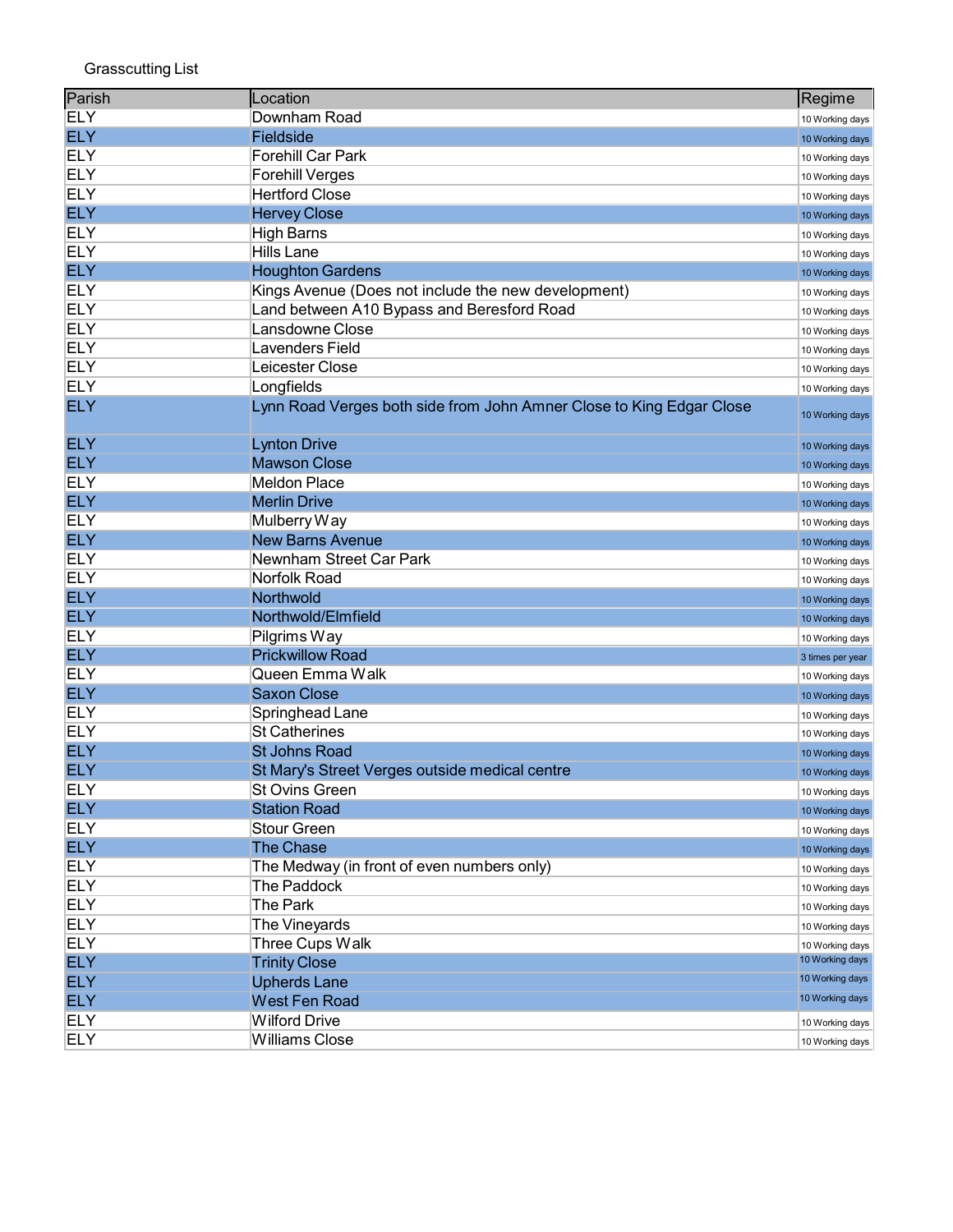| Parish                 | Location                                              | Regime           |
|------------------------|-------------------------------------------------------|------------------|
| <b>ELY</b>             | Willow Walk                                           | 10 Working days  |
| <b>ELY</b>             | Willow Walk Car Park                                  | 10 Working days  |
| <b>ELY</b>             | <b>Witchford Road</b>                                 | 3 times per year |
| <b>ELY</b>             | Angel Drove Verges including ones infront of Hansons  | 3 times per year |
| <b>ELY</b>             | Business Park (footpath along the side of Jewsons)    | 3 times per year |
| <b>ELY</b>             | Cam Drive (up to the highway markers)                 | 10 Working days  |
| <b>ELY</b>             | Cam Drive / Downham Road                              | 10 Working days  |
| <b>ELY</b>             | <b>Cambridge Road</b>                                 | 3 times per year |
| <b>ELY</b>             | <b>Cresswells Lane</b>                                | 3 times per year |
| <b>ELY</b>             | Lisle Lane including bank.                            | 3 times per year |
| <b>ELY</b>             | Lynn Road (up to the 40 mph signs)                    | 3 times per year |
| <b>ELY</b>             | <b>Tow Path</b>                                       | 10 Working days  |
| <b>ELY</b>             | <b>Tower Road</b>                                     | 3 times per year |
| <b>ELY</b>             | <b>West Fen Road</b>                                  | 10 Working days  |
| <b>ELY</b>             | <b>Country Park</b>                                   | 10 working days  |
| <b>ELY</b>             | <b>Brays Lane/Archery Crescent</b>                    | 10 Working days  |
| <b>ELY</b>             | Jubilee Gardens                                       | 10 Working days  |
| <b>ELY</b>             | <b>Palace Green</b>                                   | 5 Working days   |
| <b>ELY</b>             | River Walk/Ship Lane                                  | 10 Working days  |
| <b>ELY</b>             | St Mary's Church                                      | 10 Working days  |
| <b>ELY</b>             | St Mary's Square                                      | 10 working days  |
| <b>HADDENHAM</b>       | Cherry Orchard                                        | 10 Working days  |
| <b>HADDENHAM</b>       | Linden Way and Aldreth Road Frontages                 | 10 Working days  |
| <b>ISLEHAM</b>         | Kennedy Road                                          | 10 Working days  |
| <b>ISLEHAM</b>         | Limestone Close                                       | 10 Working days  |
| <b>ISLEHAM</b>         | St Andrew's Church Yard                               | 10 Working days  |
| <b>KENNET</b>          | The Close                                             | 10 Working days  |
| <b>LITTLE DOWNHAM</b>  | <b>Orchard Estate</b>                                 | 10 Working days  |
| <b>LITTLE THETFORD</b> | <b>New Close Road</b>                                 | 10 Working days  |
| <b>LITTLE THETFORD</b> | St George's Closed Church Yard                        | 10 Working days  |
| <b>LITTLEPORT</b>      | <b>Anchor Court</b>                                   | 10 Working days  |
| LITTLEPORT             | East Space North                                      | 10 Working days  |
| LITTLEPORT             | Elmside                                               | 10 Working days  |
| LITTLEPORT             | <b>Hawthorn Close</b>                                 | 10 Working days  |
| <b>LITTLEPORT</b>      | <b>Kingsmead Court</b>                                | 10 Working days  |
| LITTLEPORT             | <b>Kirby Cross Avenue</b>                             | 10 Working days  |
| <b>LITTLEPORT</b>      | Longfield Road/Gilbert Road/Queens Road/Wood Fen Road | 10 Working days  |
| <b>LITTLEPORT</b>      | Old Church Yard/Tythe Court                           | 10 Working days  |
| LITTLEPORT             | Parsons Lane verges leading to Doctor's Surgery       | 10 Working days  |
| <b>LITTLEPORT</b>      | Ponts Hill                                            | 10 Working days  |
| <b>LITTLEPORT</b>      | <b>Saffron Close</b>                                  | 10 Working days  |
| LITTLEPORT             | Sandy Crescent                                        | 10 Working days  |
| <b>LITTLEPORT</b>      | St George's Church Yard                               | 10 Working days  |
| <b>LITTLEPORT</b>      | The Holmes                                            | 10 Working days  |
| <b>LITTLEPORT</b>      | Upton Place/Parsons Lane                              | 10 Working days  |
| LITTLEPORT             | Victoria Street                                       | 10 Working days  |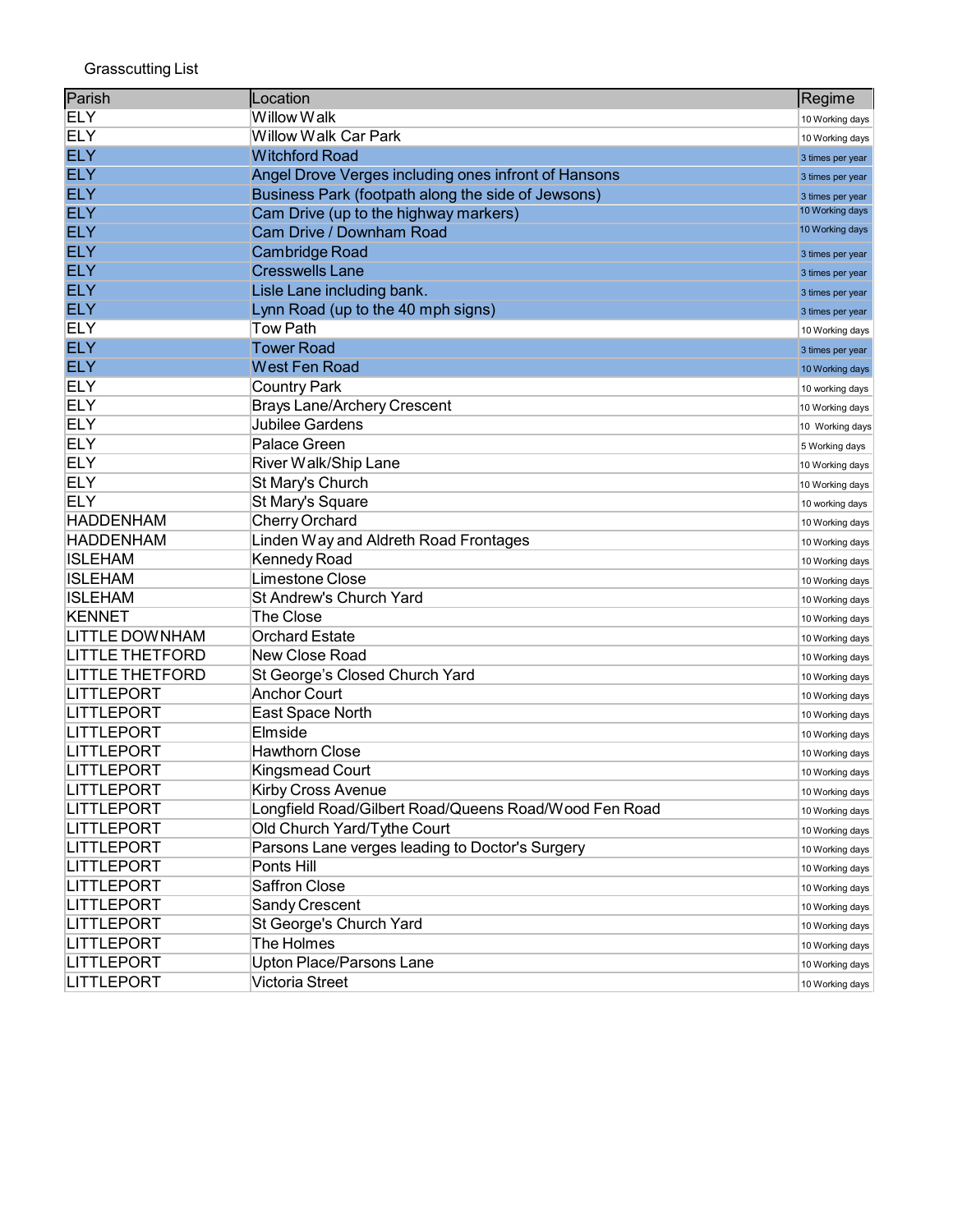| Parish                  | Location                                                    | Regime          |
|-------------------------|-------------------------------------------------------------|-----------------|
| <b>LODE</b>             | Fairhaven Close                                             | 10 Working days |
| LODE                    | Long Meadow                                                 | 10 Working days |
| LODE                    | Millards Lane                                               | 10 Working days |
| LODE                    | Northfields                                                 | 10 Working days |
| MEPAL                   | Meadow Way                                                  | 10 Working days |
| <b>MEPAL</b>            | <b>River Close</b>                                          | 10 Working days |
| <b>PRICKWILLOW</b>      | <b>Riverside Close</b>                                      | 10 Working days |
| SOHAM                   | <b>Black Thorn Court</b>                                    | 10 Working days |
| SOHAM                   | Calfe Fen Drove                                             | 10 Working days |
| SOHAM                   | Causeway                                                    | 10 Working days |
| SOHAM                   | <b>Chestnut Drive</b>                                       | 10 Working days |
| <b>SOHAM</b>            | <b>Cornmills Road</b>                                       | 10 Working days |
| <b>SOHAM</b>            | Eastern Avenue                                              | 10 Working days |
| <b>SOHAM</b>            | <b>Ennion Close</b>                                         | 10 Working days |
| <b>SOHAM</b>            | Fairfield Close/Gardeners Lane/Station Road and Clay Street | 10 Working days |
| <b>SOHAM</b>            | <b>Fountain Lane Car Park</b>                               | 10 Working days |
| <b>SOHAM</b>            | Fox Wood South                                              | 10 Working days |
| <b>SOHAM</b>            | <b>Herbert Human Close</b>                                  | 10 Working days |
| <b>SOHAM</b>            | <b>Kingfisher Drive</b>                                     | 10 Working days |
| <b>SOHAM</b>            | <b>Nightall Road</b>                                        | 10 Working days |
| <b>SOHAM</b>            | <b>North Drive</b>                                          | 10 Working days |
| <b>SOHAM</b>            | Northfield Road                                             | 10 Working days |
| <b>SOHAM</b>            | <b>Orchard Row</b>                                          | 10 Working days |
| <b>SOHAM</b>            | <b>The Crescent</b>                                         | 10 Working days |
| SOHAM                   | <b>Thorn Close</b>                                          | 10 Working days |
| SOHAM                   | West Drive / West Drive Crescent / West Drive Gardens       | 10 Working days |
| <b>STETCHWORTH</b>      | Strollers Way / Ley Road                                    | 10 Working days |
| <b>STRETHAM</b>         | Berry Close/Akeman Close/Wood Lane                          | 10 Working days |
| <b>STRETHAM</b>         | <b>St James Church Yard</b>                                 | 10 Working days |
| <b>STUNTNEY</b>         | <b>Steward Close</b>                                        | 10 Working days |
| <b>STUNTNEY</b>         | The Holy Cross Church Yard                                  | 10 Working days |
| <b>SUTTON</b>           | <b>Brookside</b>                                            | 10 Working days |
| <b>SUTTON</b>           | <b>Cherry Rise</b>                                          | 10 Working days |
| <b>SUTTON</b>           | <b>Churchill Close</b>                                      | 10 Working days |
| <b>SUTTON</b>           | <b>Ely Road</b>                                             | 10 Working days |
| SUTTON                  | Millfield/Mepal Road                                        | 10 Working days |
| <b>SUTTON</b>           | The Brook                                                   | 10 Working days |
| <b>SUTTON</b>           | The Orchards                                                | 10 Working days |
| <b>SUTTON</b>           | Vermuyden Gardens                                           | 10 Working days |
| <b>SWAFFHAM BULBECK</b> | Maryland Avenue                                             | 10 Working days |
| <b>SWAFFHAM BULBECK</b> | St Mary's Churchyard                                        | 10 Working days |
| <b>SWAFFHAM PRIOR</b>   | <b>Fairview Grove</b>                                       | 10 Working days |
| <b>SWAFFHAM PRIOR</b>   | <b>Green Head Road</b>                                      | 10 Working days |
| <b>SWAFFHAM PRIOR</b>   | St Mary's & St Cyriac's Church Yard                         | 10 Working days |
| <b>WICKEN</b>           | The Crescent Wicken                                         | 10 Working days |
| <b>WILBURTON</b>        | <b>Berristead Close</b>                                     | 10 Working days |
| <b>WILBURTON</b>        | St Peter's Church Yard                                      | 10 Working days |
| <b>WITCHAM</b>          | Westway Place                                               | 10 Working days |
| WITCHFORD               | <b>Manor Close</b>                                          | 10 Working days |
|                         |                                                             |                 |